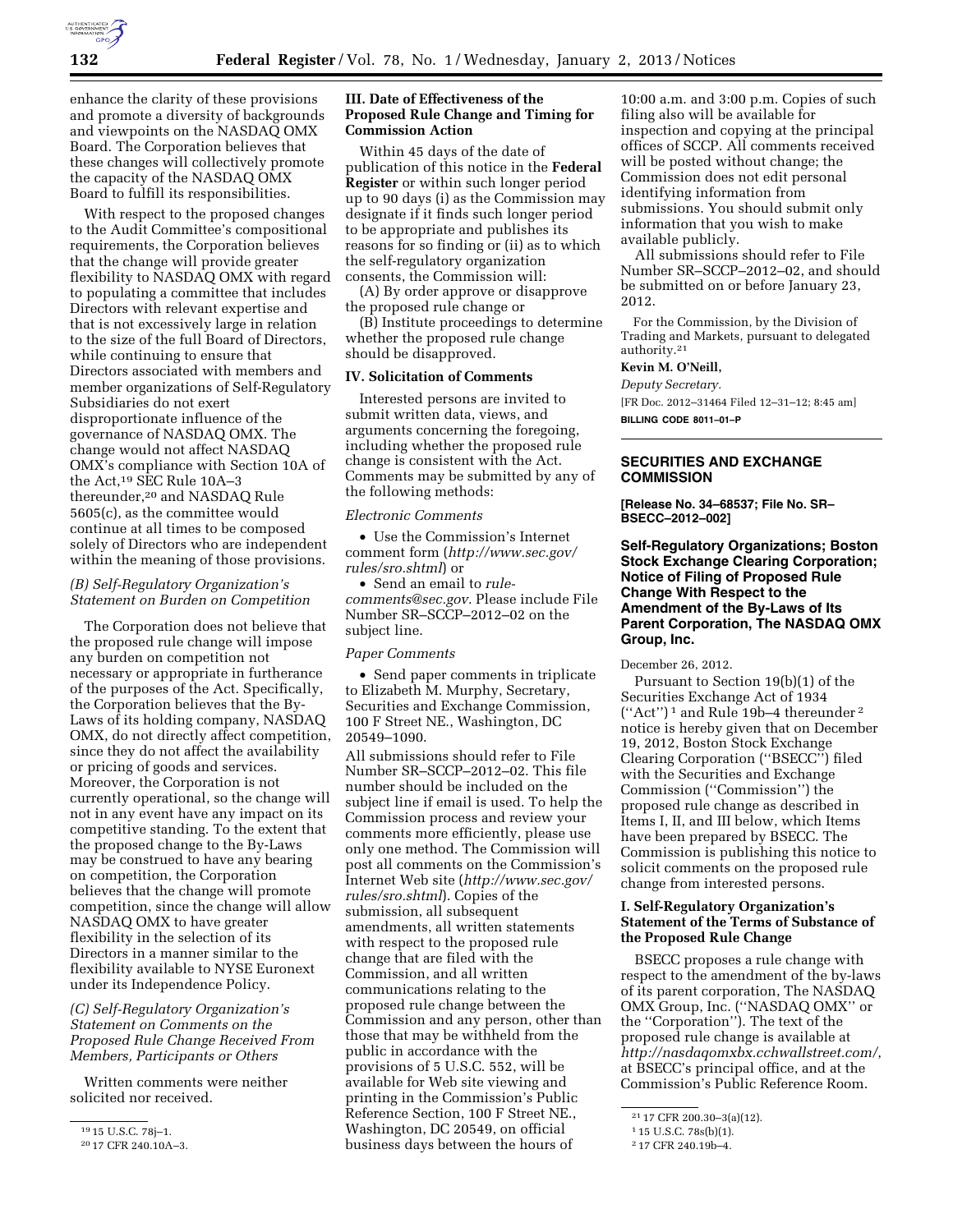## **II. Self-Regulatory Organization's Statement of the Purpose of, and Statutory Basis for, the Proposed Rule Change**

In its filing with the Commission, the Corporation included statements concerning the purpose of and basis for the proposed rule change and discussed any comments it received on the proposed rule change. The text of these statements may be examined at the places specified in Item IV below. The Corporation has prepared summaries, set forth in Sections A, B, and C below, of the most significant aspects of such statements.3

## *(A) Self-Regulatory Organization's Statement of the Purpose of, and Statutory Basis for, the Proposed Rule Change*

#### 1. Purpose

NASDAQ OMX is proposing amendments to provisions of its By-Laws pertaining to the compositional requirements of the NASDAQ OMX Board. The changes are primarily focused on amending the definition of ''Industry Director'' (and ''Industry committee member'') 4 to make the definition less restrictive, but in a manner that BSECC believes will continue to serve the purpose of ensuring that members and member organizations of Self-Regulatory Subsidiaries 5—the self-regulatory organizations owned by NASDAQ OMX—do not have disproportionate influence on its governance. In making the change, NASDAQ OMX is adapting concepts already approved by the Commission in its review of the Independence Policy of the NYSE Euronext Board of Directors (the ''Independence Policy'').6 The proposed

5The By-Laws define each of The NASDAQ Stock Market LLC (''NASDAQ''), NASDAQ OMX BX, Inc. (''BX''), NASDAQ OMX PHLX LLC (''Phlx''), BSECC, and the Stock Clearing Corporation of Philadelphia (''SCCP'') as a ''Self-Regulatory Subsidiary.''

<sup>6</sup> Securities Exchange Act Release No. 51217 (February 16, 2005), 70 FR 9688 (February 28, 2005) (SR–NYSE–2004–54); Securities Exchange Act Release No. 55293 (February 14, 2007), 72 FR 8033 (February 22, 2007) (SR–NYSE–2006–120);

rule change also makes several other changes to provisions pertaining to the Board's compositional requirements and categorization of Directors.

#### Definitions

The By-Laws require Directors to be assigned to certain defined categories, based on their current and past affiliations.7 Specifically, Directors may be categorized as ''Industry Directors,'' ''Non-Industry Directors,'' ''Public Directors,'' and/or ''Staff Directors.'' Currently, an Industry Director is defined as a Director who:

(1) Is or has served in the prior three years as an officer, director, or employee of a broker or dealer, excluding an outside director or a director not engaged in the day-to-day management of a broker or dealer;

(2) Is an officer, director (excluding an outside director), or employee of an entity that owns more than ten percent of the equity of a broker or dealer, and the broker or dealer accounts for more than five percent of the gross revenues received by the consolidated entity;

(3) Owns more than five percent of the equity securities of any broker or dealer, whose investments in brokers or dealers exceed ten percent of his or her net worth, or whose ownership interest otherwise permits him or her to be engaged in the day-to-day management of a broker or dealer;

(4) Provides professional services to brokers or dealers, and such services constitute 20 percent or more of the professional revenues received by the Director or 20 percent or more of the gross revenues received by the Director's firm or partnership;

(5) provides professional services to a director, officer, or employee of a broker, dealer, or corporation that owns 50 percent or more of the voting stock of a broker or dealer, and such services relate to the director's, officer's, or employee's professional capacity and constitute 20 percent or more of the professional revenues received by the Director or 20 percent or more of the gross revenues received by the Director's firm or partnership; or

(6) Has a consulting or employment relationship with or provides professional services to the Corporation or any affiliate<sup>8</sup> thereof (including any

Self-Regulatory Subsidiary) or to the Financial Industry Regulatory Authority (''FINRA'') (or any predecessor) or has had any such relationship or provided any such services at any time within the prior three years.

Thus, the current definition focuses on a Director's affiliation with any brokerdealer, regardless of whether the brokerdealer is a member or member organization of a Self-Regulatory Subsidiary. The definition also features a three-year ''look-back'' period during which a Director formerly associated with a broker-dealer would continue to be deemed an Industry Director.

In lieu of this definition, NASDAQ OMX is proposing to adopt a definition that focuses on whether a Director is affiliated with a member or a member organization of a Self-Regulatory Subsidiary. Under the revised definition, an Industry Director will be defined as a Director who:

(1) Is, or within the last year was, or has an immediate family member 9 who is, or within the last year was, a member of a Self-Regulatory Subsidiary; 10

(2) Is, or within the last year was, employed by a member or a member organization of a Self-Regulatory Subsidiary;<sup>11</sup>

(3) Has an immediate family member who is, or within the last year was, an executive officer of a member or a member organization <sup>12</sup> of a Self-Regulatory Subsidiary;

(4) Has within the last year received from any member or member organization of a Self-Regulatory Subsidiary more than \$100,000 per year in direct compensation, or received from such members or member organizations in the aggregate an amount of direct compensation that in

10This provision would apply to an individual that was a member of Phlx, the only Self-Regulatory Subsidiary that allows natural persons to become members.

11A broker-dealer that is admitted to membership in Phlx is referred to as a ''member organization;'' broker-dealers admitted to membership in the other Self-Regulatory Subsidiaries are referred to as ''members.''

12An ''Executive Officer'' of a member or member organization means those officers covered in Rule 16a–1(f) under the Act, as if the member or member organization were an issuer within the meaning of such Rule. 17 CFR 240.16a–1(f).

<sup>3</sup>The Commission staff has modified the text of the summaries prepared by the Corporation.

<sup>4</sup>The term ''committee member'' in the By-Laws refers to membership in the committees authorized under Section 4.13 of the By-Laws, such as the Executive Committee and the Audit Committee. Under the By-Laws and the Delaware General Corporation Law, all members of committees with the power and authority to act on behalf of the Board in the management of the business and affairs of NASDAQ OMX must themselves be Directors. Accordingly, the definitions of ''Industry Director'' and ''Industry committee member'' are coterminous as applied to any member of these committees. The By-Laws do not presently contemplate any committees with non-Director members.

Securities Exchange Act Release No. 67564 (August 1, 2012), 77 FR 47161) (SR–NYSE–2012–17; SR– NYSEArca–2012–59; SR–NYSEMKT–2012–07).

<sup>7</sup>As discussed above, the categories also govern the classification of members of committees of NASDAQ OMX, as provided for in the By-Laws.

<sup>8</sup>NASDAQ OMX is adding a definition of ''affiliate'' as follows: ''An 'affiliate' of, or a person 'affiliated' with, a specified person, is a person that directly, or indirectly through one or more

intermediaries, controls, or is controlled by, or is under common control with, the person specified.'' The definition is identical to the definition of the term in SEC Rule 12b–2, 17 CFR 240.12b–2.

<sup>9</sup>NASDAQ OMX is adding a definition of ''immediate family member'' as follows: '' 'Immediate family member' means a person's spouse, parents, children and siblings, whether by blood, marriage or adoption, or anyone residing in such person's home.'' The definition is identical to the definition of ''family member'' contained in NASDAQ listing standards, as provided in NASDAQ Rule 5605.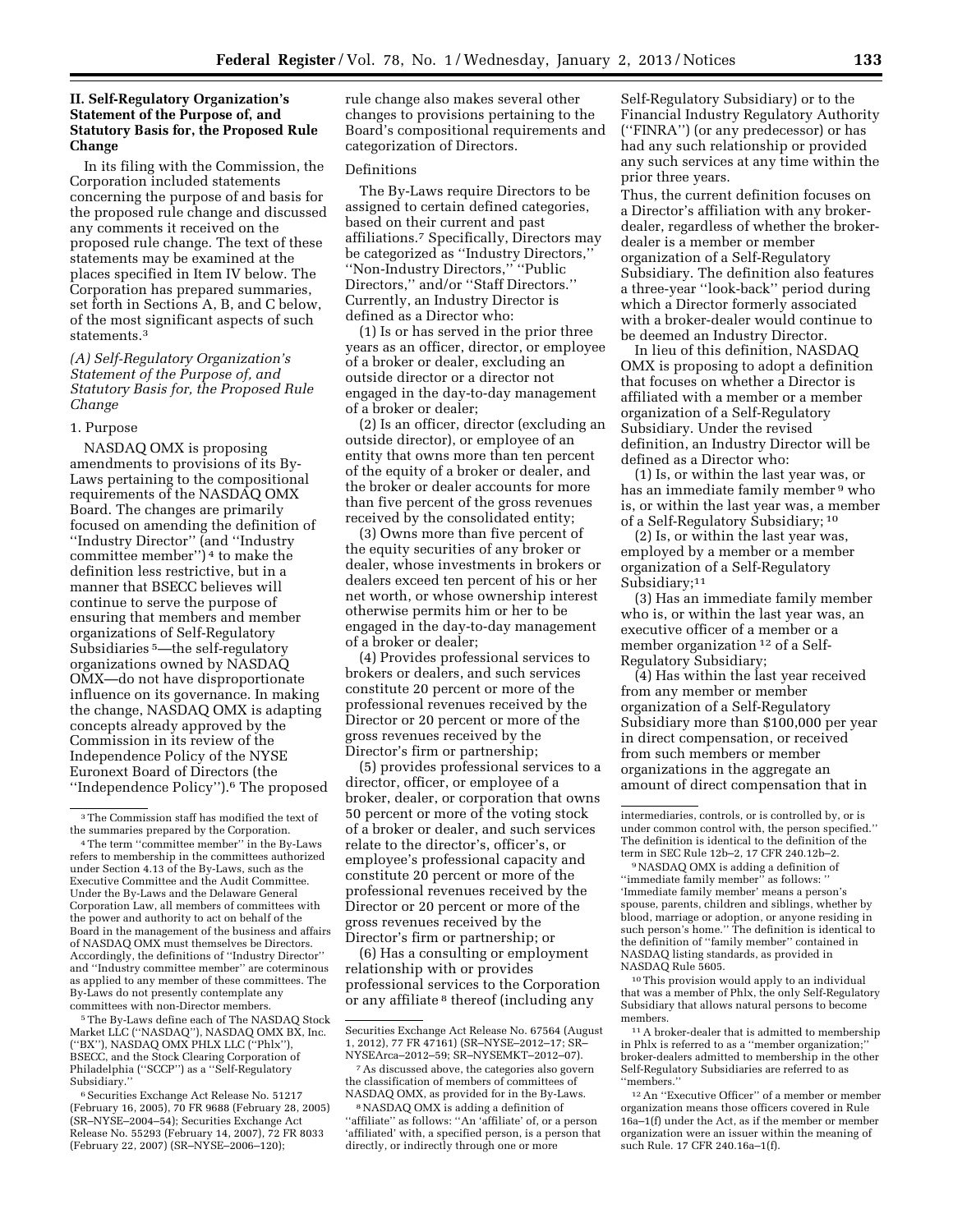any one year is more than 10 percent of the Director's annual gross compensation for such year, excluding in each case director and committee fees and pension or other forms of deferred compensation for prior service (provided such compensation is not contingent in any way on continued service); or

(5) Is affiliated, directly or indirectly, with a member or member organization of a Self-Regulatory Subsidiary.

NASDAQ OMX believes that the change is warranted to ensure that the definition of Industry Director is appropriately focused on the mitigation of potential conflicts of interest associated with Directors who are currently or were very recently employed by members or member organizations of Self-Regulatory Subsidiaries, or that otherwise have material affiliations with such members or member organizations. The current definition covers individuals who are employed by broker-dealers that are not members of Self-Regulatory Subsidiaries, or who retired from service at a broker-dealer more than one, but less than three years in the past. The Corporation believes that by deeming such potential Directors to be Industry Directors, the current By-Laws unnecessarily restrict highly qualified individuals with extensive knowledge of the financial services industry from serving on the Board.

In addition to this change, NASDAQ OMX is also proposing the following additional changes to the definitions applicable to categories of Directors:

(1) NASDAQ OMX proposes a new definition of ''Staff Director.'' Currently, the definition of ''Staff Director'' is included within the definition of ''Industry Director,'' and is defined as ''any two officers of the Corporation, selected at the sole discretion of the Board, amongst those officers who may be serving as Directors.'' By virtue of being designated as Staff Directors, these Directors are not considered to be Industry Directors for purposes of the compositional requirements of the By-Laws. Instead, NASDAQ OMX proposes a separate definition of ''Staff Director'' as ''an officer of the Corporation that is serving as a Director."<sup>13</sup> As discussed below, however, Section 4.3 of the By-Laws is to be amended to provide that only one Staff Director may serve on the

Board, unless the Board consists of ten or more Directors, in which case no more than two Staff Directors may serve. Thus, the change will further restrict the number of possible Staff Directors in instances where the Board is smaller than ten Directors, while retaining the current limit for a larger Board.

(2) NASDAQ OMX is adopting a new definition of ''Issuer Director'' and ''Issuer committee member.'' The By-Laws currently provide that the number of ''Non-Industry Directors'' (*i.e.,*  Directors who are not Industry Directors) must equal or exceed the number of Industry Directors, and shall include at least one ''issuer representative,'' unless the Board consists of ten or more Directors, in which case it must include at least two issuer representatives. The Corporation believes that requiring the representation of issuers on the Board is consistent with the goal of promoting a diversity of viewpoints and skills among Directors and the requirement of Section  $6(b)(3)$  of the Act<sup>14</sup> to provide for representation of issuers among the directors of a national securities exchange. The term ''issuer representative'' is not directly defined in the By-Laws, but is implicitly defined in the definition of ''Non-Industry Director'' as ''an officer, director, or employee of an issuer of securities listed on a national securities exchange operated by any Self-Regulatory Subsidiary.'' The new proposed definition is ''a Director (excluding any Staff Director) or committee member who is an officer or employee of an issuer of securities listed on a national securities exchange operated by any Self-Regulatory Subsidiary, excluding any Director or committee member who is a director of such an issuer but is not also an officer or employee of such an issuer.'' The exclusion of Staff Directors from the definition is necessary because NASDAQ OMX is listed on NASDAQ, but the purposes of the By-Laws in requiring issuer representation to promote a diversity of viewpoints among Directors would not be well served by deeming Staff Directors also to be Issuer Directors. The definition is also being changed to exclude persons who are directors of issuers but not also officers or employees. This change is intended to make it clear that a Director is not barred from being considered a Public Director 15 merely because the Director serves as an independent director of another listed company.

(3) The definition of ''Public Director'' and ''Public committee member'' is being restated as follows: ''a Director or committee member who (1) is not an Industry Director or Industry committee member, (2) is not an Issuer Director or Issuer committee member, and (3) has no material business relationship with a member or member organization of a Self-Regulatory Subsidiary, the Corporation or its affiliates, or FINRA.'' The definition currently covers a person who ''has no material business relationship with a broker or dealer, the Corporation or its affiliates, or FINRA.'' Thus, the changes make it clear that any Industry Director or Issuer Director would not be considered a Public Director. As noted above, however, an independent director of an issuer of securities listed on NASDAQ could be considered a Public Director. In addition, in keeping with the change to the definition of Industry Director discussed above, the final clause of the definition is being revised to focus on the existence of a material business relationship with a member or member organization of a Self-Regulatory Subsidiary, rather than any broker or dealer. Thus, for example, a Director that had a material business relationship with a non-U.S. broker or dealer that was not a member or a member organization of a Self-Regulatory Subsidiary might be eligible to be a Public Director.

(4) The definition of ''Non-Industry Director'' or ''Non-Industry committee member'' is proposed to be amended to cover any ''Director (excluding any Staff Director) or committee member who is (1) a Public Director or Public committee member; (2) an Issuer Director or Issuer committee member; or (3) any other individual who would not be an Industry Director or Industry committee member.'' The revised definition is generally consistent with the current definition, but reflects the adoption of a definition for ''Issuer Director or Issuer committee member.''

(5) NASDAQ OMX is making conforming changes to the letter designations of paragraphs in Article I of the By-Laws.

### Qualifications of Directors

NASDAQ OMX is proposing to amend Section 4.3 of the By-Laws, which governs the qualifications and compositional requirements of the Board of Directors, to (i) increase the required number of Public Directors from one to two, (ii) replace the requirement to include at least one issuer representative (or at least two issuer representatives if the Board consists of ten or more Directors) with

<sup>13</sup>The definition of ''Industry Director'' will continue to exclude Staff Directors, who might otherwise be considered Industry Directors by virtue of affiliation with NASDAQ Exchange Services LLC and NASDAQ Options Services, LLC, registered broker-dealers that are members or NASDAQ and BX and member organizations of Phlx.

<sup>14</sup> 15 U.S.C. 78f(b)(3).

<sup>15</sup>The definition of Public Director is discussed below.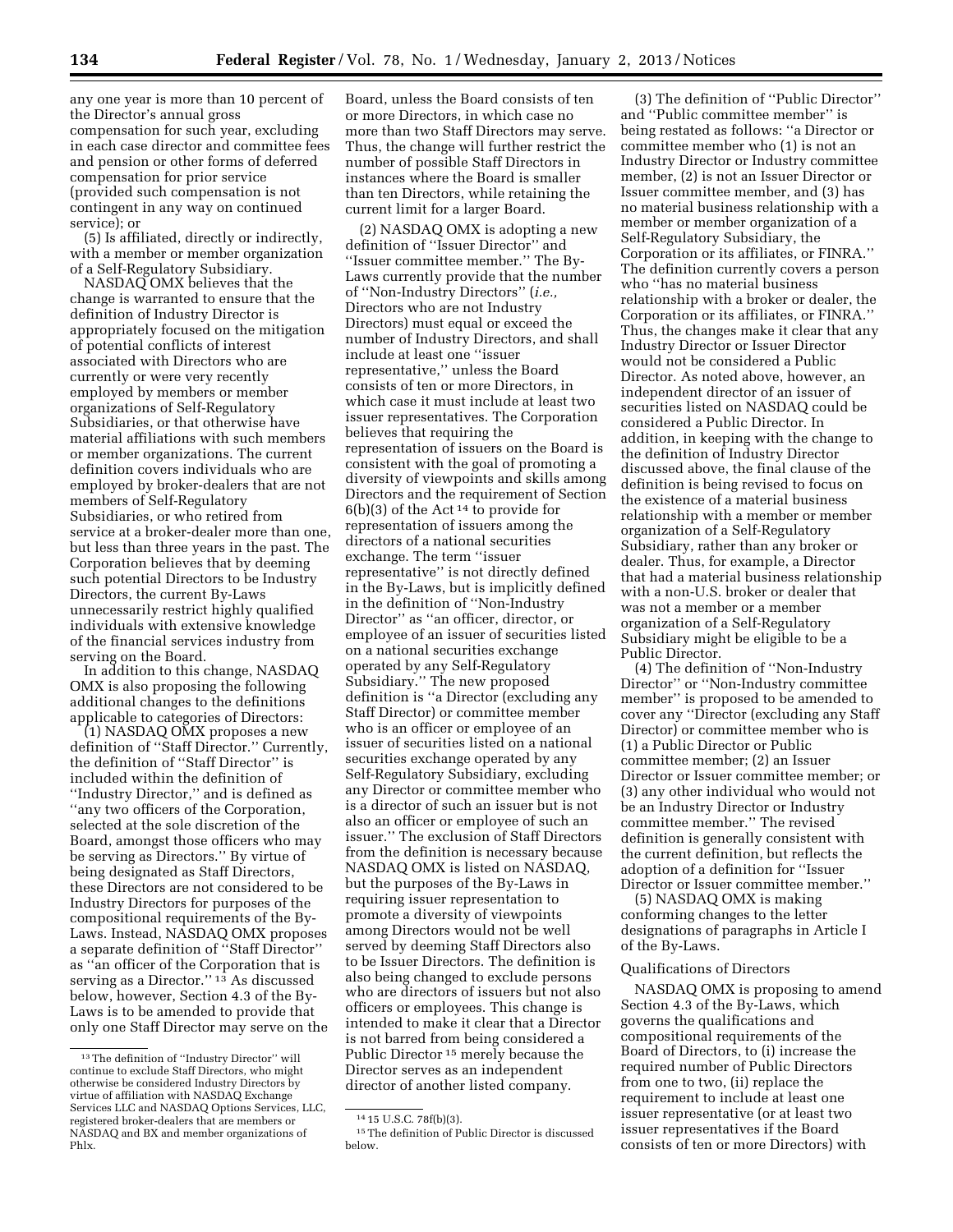a requirement to include at least one, but no more than two, Issuer Directors, and (iii) provide that the number of Staff Directors may not exceed one, unless the Board consists of ten or more Directors, in which case the number may not exceed two. The section will continue to require that the number of Non-Industry Directors equals or exceeds the number of Industry Directors. Although these changes will not significantly modify the Board's compositional requirements, they will continue to ensure a diversity of representation among Industry, Staff, Issuer, and Public Directors, will place more stringent caps on the number of Issuer and Staff Directors, and will increase the requirement for Public Directors. NASDAQ OMX also proposes to make a conforming change to add the term ''Issuer Director'' to Section 4.8 and Section 4.13(h), which govern the filling of vacancies on the Board and the determination of Directors' qualifications by NASDAQ OMX's Secretary.

The changes to the compositional requirements imposed specifically by the By-Laws do not alter in any respect the compositional requirements imposed by NASDAQ listing standards on NASDAQ OMX as a public company. Specifically, NASDAQ Rule 5605 requires that the board of directors of a company listed on NASDAQ must have a majority of directors that are ''independent'' within the meaning of that rule. As provided in NASDAQ Rule 5605(a)(2) with respect to a company listed on NASDAQ (a ''Company''), '' 'Independent Director' means a person other than an Executive Officer 16 or employee of the Company or any other individual having a relationship which, in the opinion of the Company's board of directors, would interfere with the exercise of independent judgment in carrying out the responsibilities of a director.'' The rule goes on to provide that directors having certain defined relationships with a Company may not be considered independent. Thus, while Staff Directors are clearly not independent within the meaning of Rule 5605, other Directors may or may not be considered independent, depending on the specific facts of their relationship to NASDAQ OMX. The proposed rule change does not alter in any respect the obligations of the NASDAQ OMX Board under NASDAQ Rule 5605.

## Composition of Executive Committee

NASDAQ OMX is proposing a minor amendment to the compositional requirements of its Executive Committee. Currently, Section 4.13(d) of the By-Laws provides that the percentage of Public Directors on the Executive Committee must be at least as great as the percentage of Public Directors on the whole Board. As noted above, however, the By-Laws currently require only one Public Director on the whole Board (a requirement that NASDAQ OMX is proposing to raise to two Public Directors). Thus, the By-Laws currently reflect a standard under which voluntary inclusion of additional Public Directors on the full Board translates into a requirement to include ever increasing numbers of Public Directors on the Executive Committee, even though the requirements for the full Board itself may be satisfied with only one Public Director. Accordingly, NASDAQ OMX is proposing to make the requirements consistent by requiring at least two Public Directors on the Executive Committee.

### Composition of the Audit Committee

Earlier this year, the Commission approved changes to the provisions of NASDAQ OMX's By-Laws pertaining to the composition of the Management Compensation Committee of its Board of Directors. NASDAQ OMX is now proposing comparable changes to the compositional requirements of its Audit Committee. Specifically, NASDAQ OMX is proposing to amend Section 4.13(g) to replace a requirement that the Audit Committee be composed of a majority of Non-Industry Directors with a requirement that the number of Non-Industry Directors on the committee equal or exceed the number of Industry Directors. Thus, in the case of a committee composed of four Directors, the current By-Law provides that only one Director may be an Industry Director, while the amended By-Law would allow up to two Directors to be Industry Directors. The proposed compositional requirement for the committee with regard to the balance between Industry Directors and Non-Industry Directors would be the same as that already provided for in the By-Laws with respect to the Executive Committee, the Nominating and Governance Committee, the Management Compensation Committee, and the full Board of Directors.

The Corporation believes that the change will provide greater flexibility to NASDAQ OMX with regard to populating a committee that includes Directors with relevant expertise and

that is not excessively large in relation to the size of the full Board of Directors, while continuing to ensure that Directors associated with members and member organizations of the Self-Regulatory Subsidiaries do not exert disproportionate influence of the governance of NASDAQ OMX. As required by Section 10A of the Act,<sup>17</sup> SEC Rule 10A-3 thereunder,<sup>18</sup> and NASDAQ Rule 5605(c), the committee would continue at all times to be composed solely of Directors who are independent within the meaning of those provisions.

#### 2. Statutory Basis

The Corporation believes that the proposed rule change is consistent with provisions of Section 17A of the Act.19 In particular, the Corporation believes that the change to the definition of Industry Director is warranted to ensure that it is appropriately focused on the mitigation of potential conflicts of interest associated with Directors who are currently or were very recently employed by members or member organizations of Self-Regulatory Subsidiaries, or that otherwise have material affiliations with such members or member organizations, without unnecessarily restricting highly qualified individuals with extensive knowledge of the financial services industry from serving on the Board. The Corporation further believes that the other definitional changes and the changes to the compositional requirements of the NASDAQ OMX Board and the Executive Committee will enhance the clarity of these provisions and promote a diversity of backgrounds and viewpoints on the NASDAQ OMX Board. The Corporation believes that these changes will collectively promote the capacity of the NASDAQ OMX Board to fulfill its responsibilities.

With respect to the proposed changes to the Audit Committee's compositional requirements, the Corporation believes that the change will provide greater flexibility to NASDAQ OMX with regard to populating a committee that includes Directors with relevant expertise and that is not excessively large in relation to the size of the full Board of Directors, while continuing to ensure that Directors associated with members and member organizations of Self-Regulatory Subsidiaries do not exert disproportionate influence of the governance of NASDAQ OMX. The change would not affect NASDAQ OMX's compliance with Section 10A of

<sup>16</sup>NASDAQ Rule 5605(a)(1) provides that '' 'Executive Officer' means those officers covered in Rule 16a-1(f) under the Act.'' 17 CFR 240.16a–1(f).

<sup>17</sup> 15 U.S.C. 78j-1.

<sup>18</sup> 17 CFR 240.10A–3.

<sup>19</sup> 15 U.S.C. 78q-1.